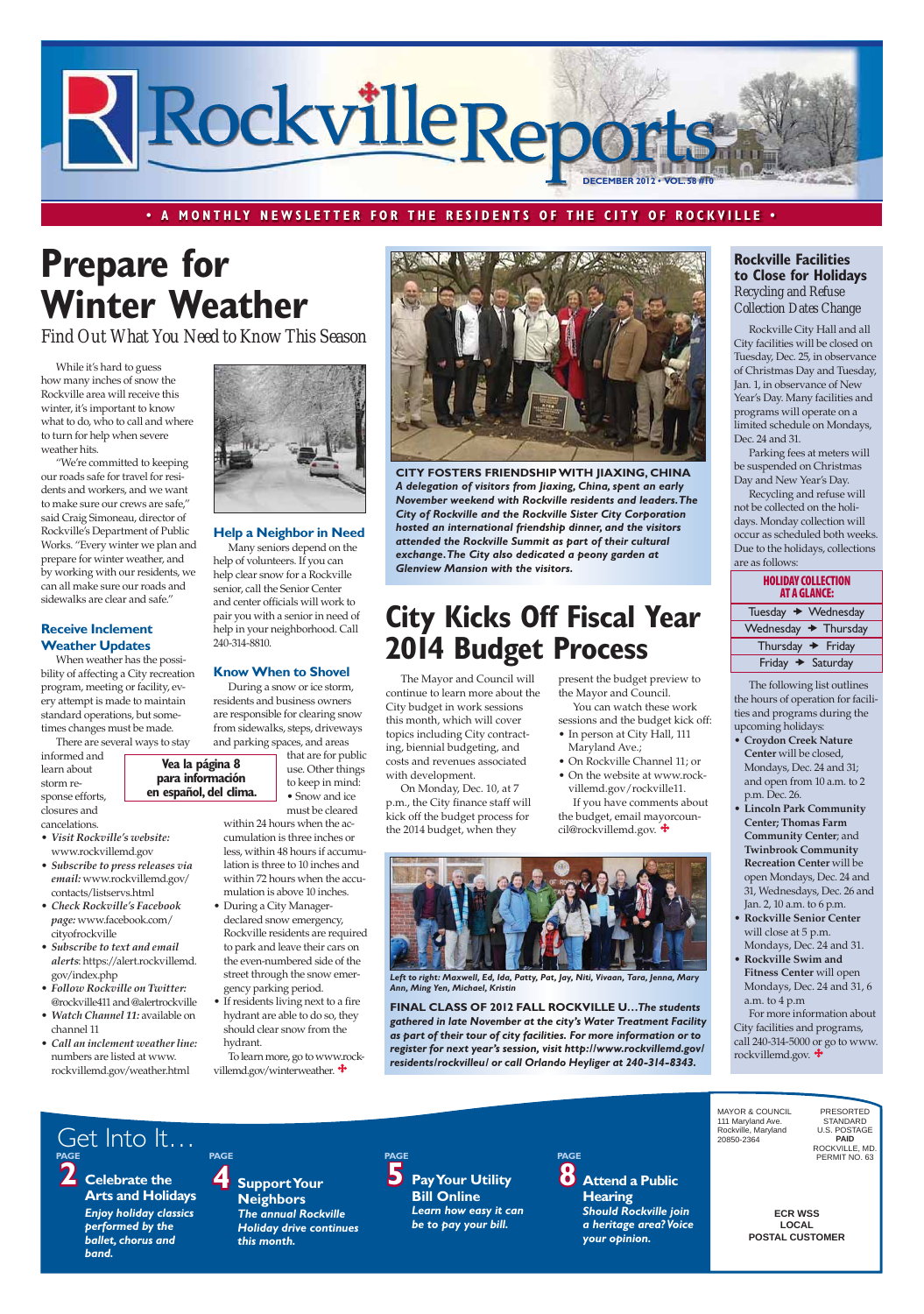### FREE! **Glenview Mansion Features Free Arts and Entertainment for the Holidays**

For four Sundays in December, the historic Glenview Mansion at Rockville Civic Center Park, 603 Edmonston Dr., will get visitors in the spirit with a series of holiday open houses.

The picturesque 19thcentury home will be transformed into a holiday wonderland, and a variety of entertainment and activities will welcome visitors in search of seasonal festivities. All events are held 1-4 p.m. and are free.

This year's holiday celebration will showcase the

> The F. Scott Fitzgerald Theatre at Rockville Civic Center Park, 603 Edmonston Dr., will come to life with

#### **Help Keep Someone Warm** *Donate a Coat in January*

classic holiday and winter music during December. The Victorian Lyric Opera Company Orchestra will present a special holiday show Friday, Dec. 14, at 8 p.m. This onenight only special

will feature Maestro Joe Sorge and the orchestra, joined by the Metropolitan Chorus of Arlington. The program will include choral and instrumental music of the season, plus "The Many Moods of Christmas," a series of four suites of Christmas carols for chorus and orchestra, arranged by the renowned conductor of the Atlanta Symphony, Robert Shaw. Tickets are \$24 for adults, \$20 for seniors age 65 and older, and \$16 for students with identification.

 Games and a buffet meal are included in the admission price of \$15 for residents and \$19 for nonresidents. Pre-registration and pre-payment is required. Register through Rock Enroll for course #41277. A valid student ID is required to enter.

Club Rockville is a series of supervised events just for middle school children.

#### **Pick Up Gifts at the Holiday Bazaar**

 Featuring handmade crafts and treats, books, and other gifts, the annual Holiday Bazaar at the Rockville Senior Center, 1150 Carnation Drive, will help you get your holiday shopping done. This year's event will be held Saturday, Dec. 8, from 9 a.m. to 2 p.m.

Under the direction

 As the temperature continues to drop this winter, keep your neighbors in mind as you get ready to replace outgrown and gently-used jackets and coats.

The bazaar is sponsored by Rockville Seniors, Inc. and is open to all. You do not need to be a senior center member, or even a senior, to stop by and check it out.

Attendees may participate in a raffle for \$300 in giftcards.

For more information call 240-314-8800 or visit www.rockvillemd.gov/seniorcenter.

#### **Annual Poinsettia Sale Will Brighten Your Home**

 The Lincoln Park Community Center is partnering with One Warm Coat to collect winter wear between Wednesday, Jan. 2, and Thursday, Jan. 10.

Beautiful and festive poinsettias make for wonderful holiday decorations, so order yours from the annual poinsettia sale today.

The sale is sponsored by the Elwood Smith Park Council and all proceeds benefit the City's summer playground program and the Rockville Youth Recreation Fund.

Pre-orders are due by Friday, Dec. 7. Plants must be picked up Tuesday, Dec. 18, from 4:30 to 7:30 p.m. at the Elwood Smith Community Center, 601 Harrington Road (at Mercer).

For more information and to order call 301-340-7049 or visit www.rockvillemd.gov/recreation.

### **Build a Gingerbread House**

# **IN BRIEFS**<br>Someone Warm<br>*Indians* to drop this win-<br>indians in mind as you get ready to

 Donate any size, new or gently-used coat at one of the following drop-off locations:

• Croydon Creek Nature Center

- Lincoln Park Community Center
- Rockville City Hall
- Rockville Swim and Fitness Center
- Thomas Farm Community Center
- Twinbrook Community Recreation Center For more information visit www.rockvillemd.

gov/lpcc or call 240-314-8780.

#### **Club Rockville Celebrates the New Year**

Students in grades 6 through 8 are not going to want to miss the next Club Rockville Saturday, Dec. 29, from 7 to 9 p.m.

The "Almost New Year's Party" will be held at Dave and Buster's at White Flint Mall.

Get a taste of what it feels like to be an elf at the North Pole workshop and build your very own gingerbread house at Thomas Farm Community Center, 700 Fallsgrove Drive, on Saturday, Dec. 15, from 10 a.m. to 1 p.m.

Be creative and learn the tricks of the trade, including how to make a chimney out of snickers. Working conditions will include plenty of hot cocoa and cookies for the family.

Pre-registration is required. Register through Rock Enroll for course #40261. The cost per family or group is \$40 for residents and \$45 for nonresidents. The fee includes one house and decorating supplies.

**SCHOOL OF ROCK(VILLE) RETURNS...** 

The City of Rockville offers a variety of ballet classes for aspiring ballerinas and dancers. To see a complete list of classes and learn more about performing with the Rockville Civic Ballet, see the Recreation Guide or visit www.rockvillemd.gov/recreation.  $\mathbf{\ddot{+}}$ 

## **Hear the Sounds of the Season in Rockville**

The Rockville Civic Ballet presents "The Nutcracker," the holiday classic that has become a local tradition this month. "The Nutcracker" tells the story of Clara and her magical journey through the land of snowflakes and the kingdom of sweets.

Performances are scheduled for Saturdays, Dec. 1 and 8, at 2 p.m. and 7:30 p.m. and Sundays, Dec. 2 and 9, at 2 p.m.

Tickets are \$16 for adults; \$12 for children (12 years and younger); and \$12 for seniors (60 years and older). Group rates are available.

The Rockville Civic Ballet is comprised of approximately 75 adult and youth dancers. The company, under the direction of Claudia Mangan, has presented "The Nutcracker" annually since 1974.

For tickets, call the box office at 240-314-8690 between 2 and 7 p.m., Tuesday through Saturday, or visit www.rockvillemd.gov/arts.

mansion's 15 rooms and numerous halls decked for the season, continuing the decades-long tradition. There is no admission fee to tour the mansion.

Glenview Mansion, including its art gallery, is open to the public Monday through Friday, from 8:30 a.m.-4:30 p.m. Visitors should call before visiting to ensure there are no private events scheduled. For information about Glenview Mansion, call 240-314-8660 or visit www.rockvillemd.gov/glen-

view.  $\ddot{\mathbf{\cdot}}$ 

of John Saint Amour, the Rockville Concert Band will present their annual holiday concert Sunday, Dec. 16, at 3



p.m. Featuring familiar holiday tunes, this show is guar-

anteed to get you in the spirit of the season. Although tickets are not required, a \$5 donation is suggested.

 Return to the theater the evening of Sunday, Dec. 16, at 7:30 p.m. to enjoy classic carols from the Rockville Chorus, under the direction of Bryan Seith. Although tickets are not required, a \$5 donation is suggested.

 For more information or to purchase tickets to any of these shows online, visit www. rockvillemd.gov/arts.



 $\bigcirc$ **After finishing with your shopping list, visit us on Sunday,** Dec. 23, from 1 to 4 p.m. The Mansion will be decorated and  $\bigcirc$ **the Gallery will be open to visitors.** 





## **Enjoy 'The Nutcracker,' Family Friendly Entertainment**

*Students from local high schools participated in the citizen education and awareness program in November. The students learn about Rockville's government and how they can get involved in their community. For more information visit www.rockvilllemd.gov/neighborhoods.*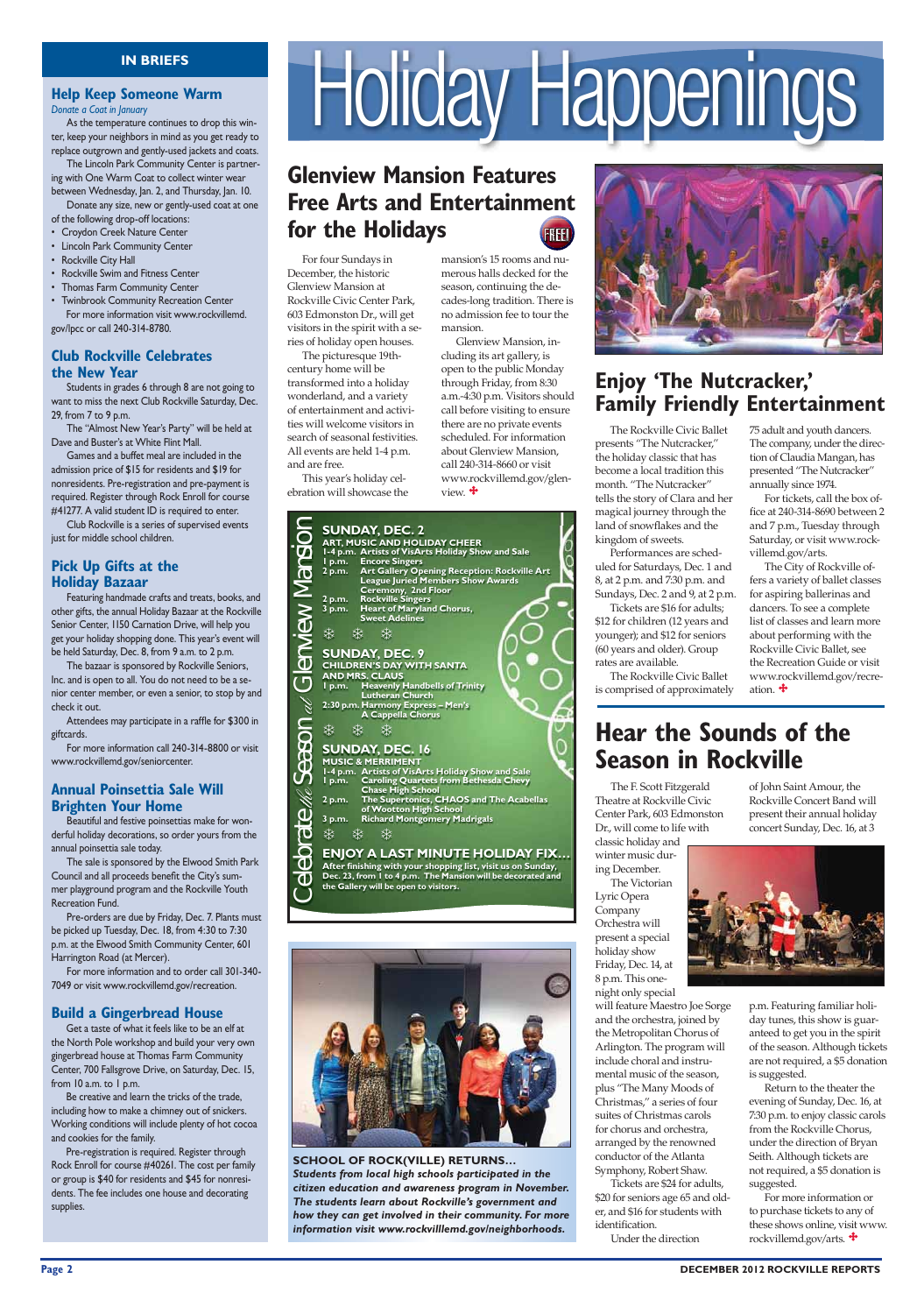# Mayor & Council

City of Rockville Elected Officials (Two-Year Term from November 2011 to November 2013)



*Phyllis Marcuccio*











*Councilmember Bridget Donnell Newton* 

All general sessions, work sessions and public hearings are televised on Rockville Channel 11, and are available on streaming video at www.rockville md.gov. Residents may comment on any subject for up to three minutes during the "Citizens Forum" portion at most meetings. Meetings are at 7 p.m.

and are subject to change.<br>• **Dec. 3** (Monday) • **Dec. 17** (Monday) Dec. 10 (Monday)

The Mayor and one Councilmember are available to meet with residents for drop-in discussions from 5:30-6:30 p.m. one Monday per month in the Mayor and Council office at City Hall. No appointment is mecessary, but a call to the City Clerk's Office is appreciated, call 240-314-8280.



*Mark Pierzchala*

## **Annual Financial Reports Explain City Finances**

Along with **Mayor Marcuccio**, the councilmember scheduled is: **Bridget Donnell Newton, Dec. 10.** 

#### **IN BRIEF**

#### **Revised Sediment Control And Stormwater Management Ordinance to be Introduced**

The Mayor and Council are scheduled to receive Rockville's Popular Annual Financial Report (PAFR) at their Monday, Dec. 17, meeting.

The budget book is a planning document that outlines how the City will

spend funds. The PAFR (pronounced paff-er) is a document that helps people to

- The overall financial health of the City;
- The City's General Fund and the General Fund balance;
- The City's Enterprise Funds; and
- $\bullet$  The City's total debt load. The PAFR, CAFR and the City's adopted budget are

available at www.rockvillemd.gov/budget.<sup>\*\*</sup>

### **City Leaders Consider Changing Approving Authority for Selected Town Center Development Projects**

more easily understand the City's financial structure and the City's finances after the fiscal year concludes.

On Dec. 3, the Mayor and Council will receive the City's audited financial report, which is referred to as the City's Comprehensive Annual Financial Report (CAFR). The City's Finance Department prepares the CAFR in accordance with generally accepted accounting principles and a firm of certified public accountants audits it. Because the CAFR can be a difficult document for non-financiers to understand, the City created the

> Visit www.rockvillemd. gov/government/mc/rhe\_ fireside\_apts for more background.  $\ddot{\bullet}$

#### **Board and Commission Vacancies**

PAFR several years ago. The PAFR is a user-friendly summary of the City's audited financial report. It reports on financial matters as presented in the audited CAFR in a more readable and easy-to-understand format that eliminates the techni-

cal jargon required in the CAFR. The PAFR is not a replace-

ment for the CAFR, but a supplemental document to further assist the public in their review of the City government's finan-

cial operations. The Fiscal Year 2012 PAFR distributed on Dec. 17 will describe:

*LEARN MORE* PAFR, CAFR and the City's budget process, go to www.rockvillemd.gov/ budget.

The revisions will help protect Rockville's environment and are designed to clarify and reorganize this ordinance.

For more information, contact project manager, Arthur Ray at 240-314-8876 or aray@rockvillemd.gov.

#### **Mayor and Council Continue Work on Ethics Ordinance**

The City of Rockville will make \$1.8 million in loans and a \$200,000 grant to Rockville Housing Enterprises (RHE) so the housing authority can purchase the Fireside Park Apartments with the goal of maintaining the complex as mixed-income housing, affordable to a range of household income levels. The Mayor and Council decided the issue at their meeting Nov. 5, when they authorized RHE to acquire Fireside Park. Montgomery County tentatively offered a loan of \$2.85 million to help RHE purchase Fireside, which was contingent on a combined City of Rockville/ RHE commitment of \$2.5 million.

During the 2010 legislative session, the Maryland General Assembly enacted statewide legislation requiring counties and municipalities to make certain changes to their ethics ordinances. In response, the Mayor and Council have introduced amendments to the City's ethics ordinance, chapter 16 of the city code.

The Mayor and Council will engage in additional discussions about the proposed amendments at their meeting on Monday, Dec. 3.

The proposed amendments to the City's code include language establishing an ethics commission to administer the ethics ordinance.

The Mayor and Council held public hearings on the proposed amendments in September and October.

Agenda materials, including the proposed ordinance and background information can be viewed on the City's website at www.rockvillemd.gov.

#### **Revised Fire Safety Code Takes Effect Jan. I**

Rockville Housing Enterprises manages lowand moderate-income hous-

The City adopted a revised fire safety code last month for changes that will take effect on January 1.

The revised code will require all residential and commercial buildings in Rockville to meet minimum standards for fire safety. It adopts all of the provisions of the state requirements, while amending some portions to align Rockville's requirements with Montgomery County and the City of Gaithersburg.

The Mayor and Council held a public hearing on the topic in October. If you have questions or comments, contact the project manager Aaron Smith at 240-314-8250 or asmith@rockvillemd.gov.

ing programs and properties in Rockville. With the \$36 million purchase of Fireside, RHE plans to preserve the complex as rental homes and plans to retain existing tenants. The loans from the City will be repaid over seven years.

RHE also asked the City to waive a portion of pay-

#### **MEETINGS & DROP IN SCHEDULE**

To learn more about any board or commission, call the City Clerk's Office at 240-314-8280 or go to www.rockvillemd.gov.

**\$ BECEMBER 2012 ROCKVILLE REPORTS** Page 3

ments in lieu of property taxes (PILOTs) for the complex to help it preserve affordable rents. The Mayor and Council approved a PILOT waiver of \$24,256 that must be renewed annually. The Mayor and Council considered these requests in September and October. The body held a public hearing on Oct. 8.

Who should have the final say on whether minor projects proposed for the Town Center area are approved? That's the subject of a new zoning text amendment that the Mayor and Council authorized

staff to file last month.

The Zoning Ordinance categorizes development applications as Level 1, 2 or 3. Level 1 projects are smaller in size, generate less traffic and impact a smaller area of the city.

Councilmember Newton was first elected to the Rockville Mayor and Council in 2009 and is currently serving her third term on the MML legislative committee. In May, she was elected as the vice president of the Montgomery Chapter of MML. Her term as president is through May 2013. Founded in 1936, the Maryland Municipal League is governed by a 31-member board of directors who serves as the leadership body in MML's mission to strengthen and support municipal governments through collaborative discussions and advocacy of common interests and concerns.  $\ddagger$ 

### **Rockville Approves Loan to Purchase Affordable Housing**

City staff approve Level 1 project applications, the Planning Commission approves Level 2 and Mayor and Council approve Level 3. The amendment would put applications for Level 1 site plans that are located in the Town Center Performance District before the Planning Commission for approval instead of city staff approval.

The Town Center Performance District is essentially the core of the

## **Rockville Councilmember Named President of County Chapter of Maryland Municipal League**

Town Center area. Its borders are generally North Washington Street, the Metro tracks and East Jefferson Street.

Another key part of the proposed amendment would add requirements for public notification for development projects throughout the city. The proposed changes would require electronic notice to civic and homeowner's associations leadership– in *continued on pg. 7…*

As the result of regulatory changes mandated by the Maryland Department of the Environment (MDE), the Mayor and Council will review and discuss proposed revisions to its sediment control and stormwater management ordinance at a meeting in January.

#### The City is seeking applicants for:

- Human Services Advisory Commission (1)
- Planning Commission (1)
- Sign Review Board (I)

• Traffic and Transportation Commission (1) According to City policy, members whose terms are ending are invited to reapply for appointment.

 Rockville Councilmember Bridget Donnell Newton was recently named president of the Montgomery County Chapter and district vice president for District 5 of the Maryland Municipal League (MML), the non-partisan association representing 157 municipalities and two special taxing districts.

 Councilmember Newton will join Mayor Phyllis Marcuccio on the MML board of directors and will continue advocating for the fair and equitable treatment of municipalities – those entities closest to the people they represent.

 When asked what she envisioned as immediate steps for the chapter, Councilmember Newton stressed the importance of the restoration of Highway User Revenue (HUR) funding and tax duplication. Said Newton, "Without the return of these funds, which legitimately belong to the municipalities, we cannot continue to safeguard

the citizens who traverse our sidewalks, cross our bridges and travel our roadways. The HUR and tax duplication monies must be restored to their pre-FY2010 levels and disbursed to Maryland's towns and cities so that we can continue to ensure public safety."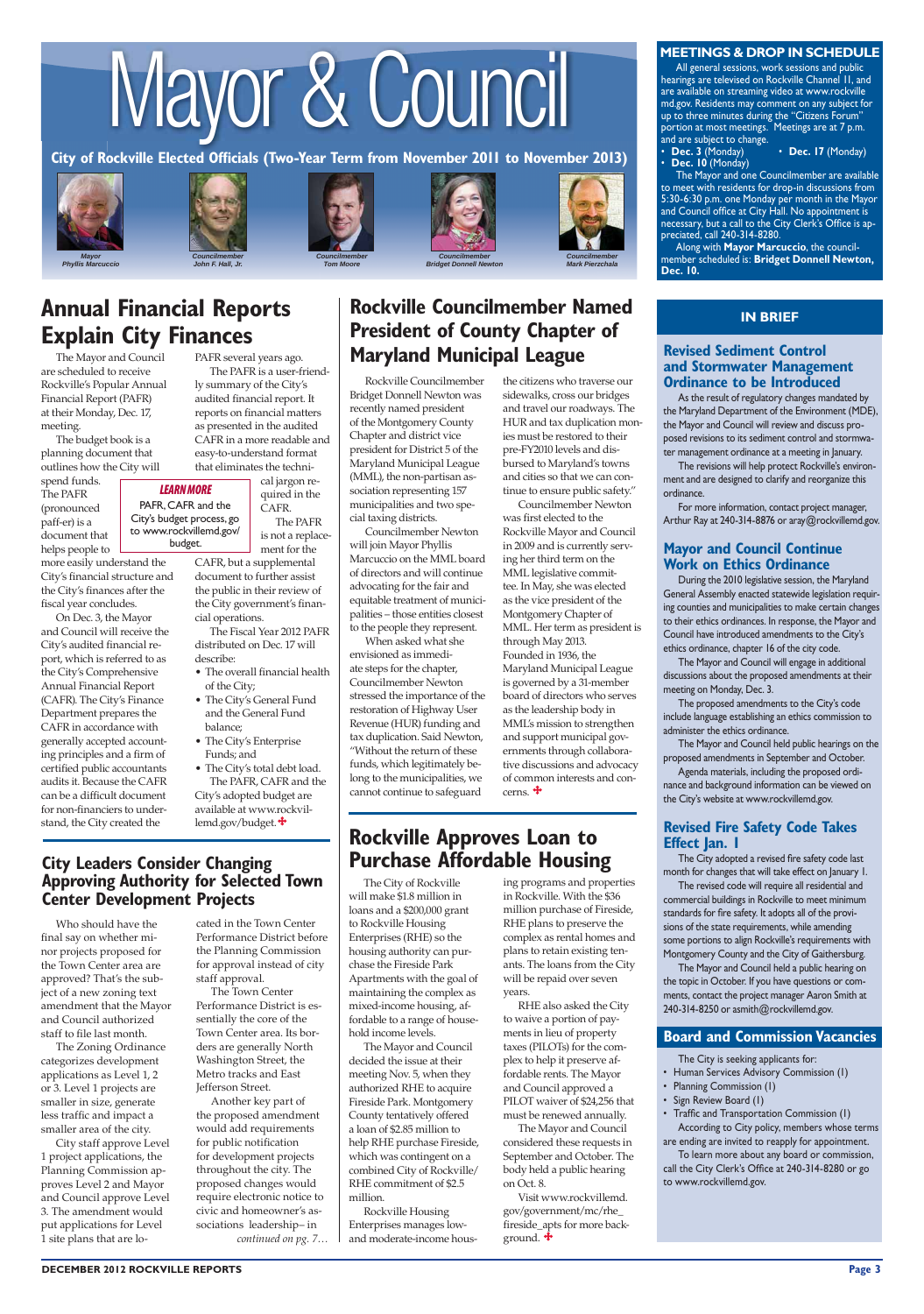#### **Mayor and Council to Review Rock Creek Watershed Study**

## 3 Focus on the **Environment**



## **Rockville Receives Multiple Green Awards in 2012**

Rockville's Mayor and Council is expected to review the final Rock Creek Watershed Study report this winter.

The report will be made available on the City's website at www.rockvillemd.gov/environment/watersheds/rockcreek.html.

The report evaluates current conditions and patterns in Rockville's section of the Rock Creek watershed that affect water resources and recommends a list of stormwater projects and program changes that can help address water quality issues.

The four-square-mile watershed includes several neighborhoods like Twinbrook and Lincoln Park as well as Redgate Golf Course and the Southlawn Industrial areas.

The portion of Rockville within the Rock Creek watershed is highly urbanized, with the majority of the development occurring before environmental regulations were enacted. Much of this developed land has insufficient stormwater management and there is no treatment of the runoff from the large amount of impervious surfaces.

If you would like more information call Lise Soukup at 240-314-8874 or email Isoukup@rockvillemd.gov.

#### **Dispose of Holiday Grease Properly**

The City recently installed an assistive listening device system in the Mayor and Council Chambers to accommodate individuals with hearing limitations. Now, visitors to public meetings can take advantage of a headset, which will amplify the sound in the room allowing for a more enhanced listening experience.

 The new system helps to bring the City into compliance with Americans with Disabilities Act (ADA) requirements for public meetings.

The system's use is not limited to those with hearing impairments. The headsets can help anyone who has difficulty hearing due to distance, background noise or the room's acoustics.

Pepco is working with the Arbor Day Foundation to educate customers about energy conservation and provide energy-saving trees on a limited basis.

After preparing your holiday meal, remember to take as much care to properly dispose of turkey, ham and other grease. Pour grease into a can, let it cool and then put it in the trash for disposal.

By planting the "right tree in the right place," cuscan produce a landscape that will cool their home in the summer, tame winter winds and avoid collisions with power lines and buildings.

# INFO. AT YOUR FINGERTIPS<br>Agyor and Council to Review<br>Rock Creek Watershed Study<br>Rockville's Mayor and Council is expected to re-

When grease is poured down the drain instead of put into the trash it can solidify and form hard deposits and backups in sewer lines. These backups can cost you and the City time and money to repair.

For more information visit www.rockvillemd.gov/ environment.

#### **Assisted Listening Devices Installed at City Hall**

- Visit http://energysavingtrees.arborday.org;
- Map your house using the online mapping function;
- Learn about the best trees and placement of trees to plant in your yard;
- Calculate your energy savings; and
- Submit your information to the Arbor Day Foundation and Pepco.

Rockville is home to one of the most robust tree canopies in Maryland. Contribute to the beautification and cooling of the community by taking advantage of this program while supplies last.

#### **Support the Holiday Drive** *Donate Toys, Giftcards before Dec. 13*

For accommodations during a meeting, contact a member of the Rockville II staff or front desk attendant.

#### **Plant a Tree to Save Money**

*Pepco and Arbor Day Foundation Giving Away Trees to Save Energy*

For more information contact the Division of Community Services at 240- 314-8300.  $\ddot{\bullet}$ 



To claim a two to four foot tree for planting:

**Certification (SMC):** At the 2012 Maryland Municipal League fall conference, Rockville was one of four municipalities honored for achieving this certification. Rockville was the second of the 157 municipalities in Maryland to achieve certification – a process that involves setting goals and completing a series of actions in areas relating to water and air quality, waste management, energy, local economic development, planning and land use, local food, and health and wellness.

# • 2012 National

**Environmental Project** of the Year: The College Gardens Park Stormwater project was selected by the American Public Works Association (APWA) as this year's winner. The renovated park successfully blends attractive community amenities, functional stormwater management, habitat restoration and education.

**• Green Power Community:** For the second consecutive year, Rockville earned recognition in the U.S. Environmental Protection Agency's Green Power Community Challenge, a national competition challenging communities to voluntarily use more renewable energy sources for their electricity needs. For more information

about all of the City's environmental programs visit www.rockvillemd.gov/environment or contact environment@rockvillemd.gov.  $\ddot{\bullet}$ 

# **Rockville's Environmental Volunteers Rock**

The City of Rockville's Human Rights Commission (HRC) is seeking nominations for the Dr. Martin Luther King Jr. Youth Award and the F. Michael Taff Award. The nominations are due Wednesday, Dec. 5. The awards will be presented at Rockville's annual Martin Luther King Jr. birthday celebration Monday, Jan. 21. The Taff Award honors an individual, business or organization that has made a contribution to improving the lives of people with disabilities. This contribution may include efforts to improve accessibility, raise public awareness, or in

# **King and Taff Award Nominees Sought** *Annual Awards Honor Individuals and Groups*

Rockville's concerted efforts to become a leader in environmental sustainability has earned several local, state and national awards in 2012.

**• Bethesda Green Magazine Green Champion: Rockville** 

was one of five recipients of the 2012 Bethesda Magazine Green Awards. The awards recognize local businesses, nonprofits, communities and individuals that are leaders in environmental protection.

**• Sustainable Maryland** 

For more information about the award or the annual celebration, visit www. rockvillemd.gov/events/ MLKday.htm or call 240-314- 8316.  $\ddagger$ 

#### **Page 4 DECEMBER 2012 ROCKVILLE REPORTS**

Rockville needs your help to make the holidays special for everyone in our community. For more than 40 years the Rockville annual holiday drive has been distributing food and toys to local families during the holidays. Your support will make a difference.

New toys for kids of all ages can be dropped off at City Hall, 111 Maryland Ave.; Twinbrook Community Recreation Center, 12920 Twinbrook Parkway; Thomas Farm Community Center, 700 Fallsgrove Drive; Rockville Swim and Fitness Center, 355 Martins Lane; and Rockville Senior Center, 1150 Carnation Drive before Thursday, Dec. 13.

Monetary donations and \$15 gift certificates to stores such as Giant, Safeway, Target, Best Buy and Old Navy, are also needed. They should be sent to City of Rockville Community Services, 30 Courthouse Square, Suite 100, Rockville, 20850.

This year, Rockville anticipates helping more than 1,300 children in 530 homes with food and toy donations through the support of community members like you.

Residents, businesses and volunteers:

In 2012 more than 400

- organizations make a difference through recycling, using renewable energy, serving on boards and commissions, and volunteering. • collected 259 bags of trash from local streams; • placed 424 storm drain markers;
	- monitored the health of three stream sites; and,

volunteers and community partners dedicated more than 1,500 hours working to clean and protect the local environment. In 2012, • removed invasive species into making Rockville green

and planted native plants. In addition, the behind the scenes work that goes

would not be possible without the efforts of the Environment Commission and committees.

Volunteers are instrumental in promoting Rockville's sustainability initiatives. To learn how you can volunteer and contribute to Rockville's ongoing success, see www.rockvillemd.gov/environment.

any way further the cause of people with disabilities. Federal, state, and local government agencies are not eligible for the award, but they are encouraged to nominate other worthy organizations and individuals. The award bears the name of F. Michael Taff, a former chairperson of the Rockville Human Rights Commission who demonstrated a particular commitment to people with disabilities throughout his lifetime. The Martin Luther King Jr. Youth Award honors a Rockville high school student who has demonstrated that he or she has

helped to advance the goals and dreams of Dr. King. Examples may include breaking down barriers, promoting acceptance of peers, or developing diversity awareness programs. Applications are available on the City's website at www.rockvillemd. gov/events/MLKday.htm. Applications must be submitted by Dec. 5, to the Rockville Human Rights Commission via mail to 111 Maryland Ave., Rockville MD 20850 or via fax to 240-314-8130.

Any individual with a disability who would like to receive this information in

another form should contact the City's ADA Coordinator at 240-314-8108.

#### *David Smith chairs the Human Rights Commission.*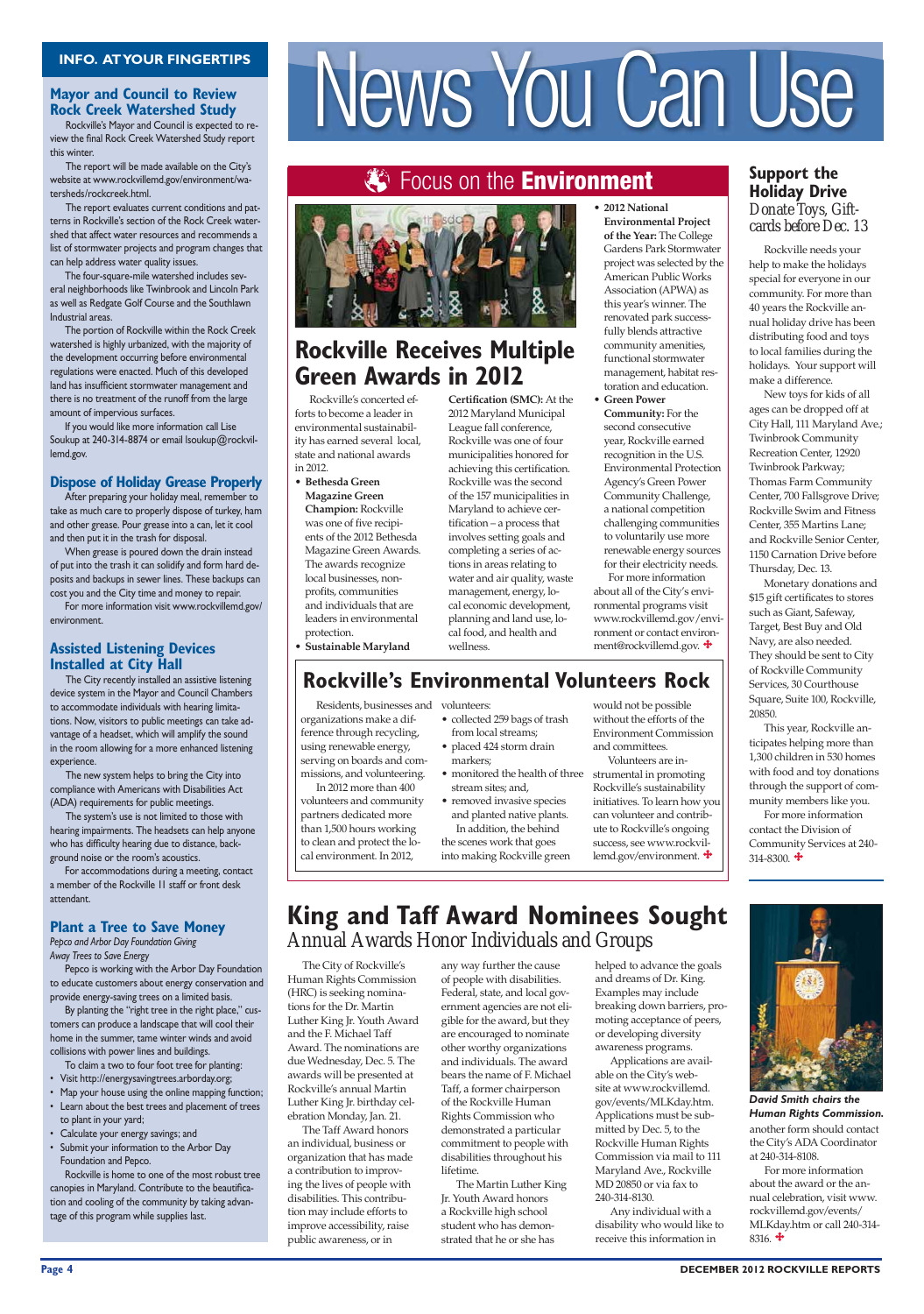# **).!.\$!2/5.\$2/#+6),,%** In The Community

# **Rockville Summit Fosters Community Engagement**



Fall leaf collection began in October in some sections of Rockville and will continue through mid-

> Limbs, rocks and other heavy objects should be removed from leaf piles, and leaves should not be placed in plastic bags. Residents who prefer to bag their leaves may place the leaves in biodegradable paper bags and place them at the curb for collection on their regular weekly yard waste collection day. This collection occurs year round. Place leaves at the curb by 7 a.m. on collection dates. Rockville officials also encourage alternative methods such as mulching or composting for getting rid of leaves to save collection and disposal costs and to help the environment. For more information visit www.rockvillemd. gov/residents/leaf.htm or call 240-314-8570 between 7 a.m. and 3 p.m.  $\mathbf{\ddagger}$

#### **Recycle Your Christmas Tree**

December. The designated pick up areas and dates are shown on the map. Residents should rake

leaves to the curb or just next to the pavement if no curb exists. Leaves can be raked any time before collection. Doing so just before collection will help reduce the accumulation of leaves near and on the streets, which can lead to fire hazards or damaged grass.

Among Rockville's greatest assets are its location in relation to the nation's capital, employment options, sense of community, and even its ethnic food options, according to the more than 100 community members who attended the Rockville Summit 2012 at the F. Scott Fitzgerald Theatre on a Saturday morning early last month.

The summit, convened to conclude a process that began late last year to plan for the city's future, included reports from six working groups comprised of volunteers from the community, who met for four months earlier this year to discuss core issues facing the city in the coming years. Attendees used their cell phones to participate in live polling on topics related to the future of Rockville.

The keynote address at the event was presented by Edward T. McMahon, senior resident fellow for sustainable develop-



Rockville will collect Christmas trees as part of its regular recycling collection. The trees will be taken to the Montgomery County Recycling Center, where they will become mulch.

Residents should place cut trees at the curb for pick up on regular recycling days, and they should remove all ornaments and metals, wires, stands and decorations, including tinsel. Trees should not be bagged.

Unwanted artificial trees should be dismantled and placed in the gray refuse cart for regular weekly collection. Artificial trees that are too large to fit in the cart can be collected by appointment as one of your allowed six bulk collections per year or taken to the Montgomery County Transfer Station.

For more information on recycling and refuse service, Christmas tree collection or to make a bulk collection appointment, call 240- 314-8568. The mulch at the recycling center is available year-round and can be picked up, for free, at the center, next to the transfer station at 16105 Frederick Road.

#### **Parking in Town Center Remains Open During Construction**

For more information about utility billing, contact the Revenue Division at 240- 314-8420 or visit www.rockvillemd.gov/residents/utility. htm.  $\mathbf{\ddot{+}}$ 

# **Fall Leaf Collection Comes to a Close for 2012**

Construction of a new mixed-use building on a portion of the Regal Theatre parking lot is underway and parking in the lot has been reduced approximately in half with 120 spaces available for parking during construction. Regal Row businesses remain open.

Read more about the summit on the city's website at www.rockvillemd. gov/summit. You will find the full polling questions and audience results; each working group's report; and a list of residents who served on each group.  $\clubsuit$ 

### **Pay Your Utility Bill Online**

Public parking in other locations in town center is available if the Regal lot becomes full. For a complete list of public parking available in the area, visit www.rockvilleparking.com.

When complete, the new building will include the Cambria Suites Hotel, more than 200 residences, retail space and private and public parking.

To receive regular emailed updates about the status of the construction project or parking changes, email Rocio Snowdy, neighborhood resources coordinator, at rsnowdy@ rockvillemd.gov.

#### **Online Permitting to be Available Soon**

The City will implement an online permitting application in early 2013. This will allow contractors and homeowners to submit and obtain certain permits online.

Some electrical, plumbing and mechanical permits will initially be available to contractors for application and issuance online.

When the system is active, contractors and homeowners will be required to create a user account on their first visit and all online permits will be paid for with a credit or debit card.

Homeowners will be limited in the types of permits they may apply for. Only contractors are permitted to perform work with gas or electrical systems where the service or service cable is involved.

Contractors and homeowners will be able to obtain permits for emergency replacement 24 hours a day, seven days a week. This will allow customers to obtain a permit and then schedule an inspection for the next business day, even if the emergency repairs occur during the weekend or holiday. Information on the new online permitting system should be available on the ISD web page in the early part of 2013. Visit www.rockvillemd.gov/ISD for more information.

#### **DECEMBER 2012 ROCKVILLE REPORTS**

ment at the Urban Land Institute. McMahon encouraged Rockville to consider what he has identified as the secrets of successful communities:

- 1. Develop a shared vision for the future.
- 2. Inventory regional and local assets.
- 3. Build plans around the enhancement of assets.
- 4. Use education, incentives, partnerships, and voluntary initiatives -- not just regulation.
- 5. Pick and choose among development proposals.
- 6. Cooperate with neighbors for mutual benefit. 7. Consider community
- character as well as ecol-

Have you ever thought to yourself: "How can I make paying my utility bill easier?" or "How can I ensure that my utility bills are paid on time, every time?"

As a customer of the City of Rockville, you have the ability and option to pay your utility bills online at www.rockvillemd.gov/ residents/online\_utilitybill. htm. To pay online, visit the website and set up a user ID and password. It is also possible to enroll in auto pay so that your credit or debit card is automatically charged each time you are billed.

To have utility bill payments automatically taken out of your checking or savings account visit www. rockvillemd.gov/residents/ utility-electronic-transfer.pdf.

To receive your bill by email visit www.rockvillemd.gov/e-gov/ebill.html and fill out the form.

ogy and economics. 8. Have strong leaders and committed citizens. The working groups

> studied and developed recommendations related to issues of city services and budgeting, education

and school capacity, housing, job growth, preserving Rockville's character, and transportation and traffic. Late last month the Mayor and Council was expected to hear a City staff report on the summit and the recommendations from the working groups, and begin a discussion and consideration of appropriate next steps.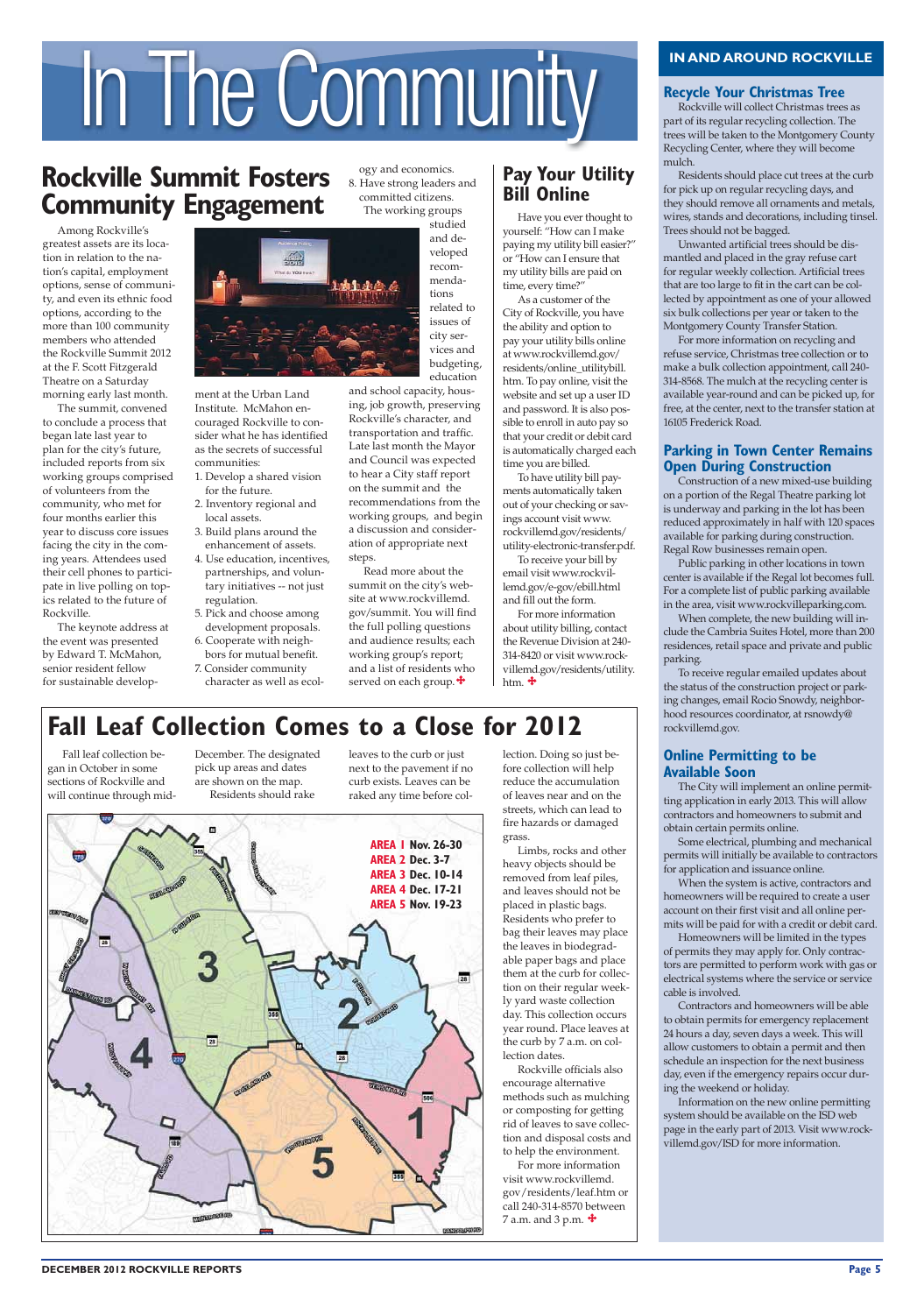#### **Staying in Town for Winter Break?**

 Sculpture, painting, mixed-media artworks and more will be on display at the Glenview Mansion Art Gallery at Rockville Civic Center Park, 603 Edmonston Dr. Rockville Art League members will return to the gallery for their annual juried show, Sunday, Dec. 2, to Tuesday, Dec. 28.

Whether you have an elementary or middle school student, the City has a program to keep your child safe and entertained while school is out.

> The show will open with a reception held in conjunction with the Glenview Mansion Holiday Open House, Sunday, Dec. 2, 1:30- 3:30 p.m. For more details about the open house see page two.

Elementary school students can spend a couple of days hanging out with their friends.

- Winter Break Fun Days at Thomas Farm C.C.: Thursday, Dec. 27, and Friday, Dec. 28, 9 a.m.-3 p.m. Course #41565 (Thursday) and course #41566 (Friday); cost each day is \$33 R/\$35 NR.
- Winter Escape at Lincoln Park C.C.: Thursday, Dec. 27, and Friday, Dec. 28, 9 a.m.-5 p.m. Course #40366 (Thursday) and Course #40371 (Friday); cost each day is \$35 R/\$49 NR.
- Winter Wonderland at Twinbrook C. Rec. C.: Thursday, Dec. 27, and Friday, Dec. 28, 9 a.m.-5 p.m. Course #42057 (Thursday) and Course #42058 (Friday); cost each day is \$35 R/\$49 NR.

For more information visit www.rockvillemd.gov/ recreation or call 240-314-8620.



#### **Make Plans to Attend the 14th Annual Bridal Expo**

Rockville's picturesque Glenview Mansion is hosting the 14th annual Bridal Expo on Sunday, Jan. 27, offering anyone planning a wedding or other special occasion a chance to browse and sample the many services that go into making a memorable event.

The Bridal Expo will be held from noon to 4 p.m. Sunday, Jan. 27, at Glenview Mansion at Rockville Civic Center Park, 603 Edmonston Dr.

The expo will feature more than 30 vendors who will highlight their services, including caterers, florists, cake makers and designers, musicians and DJs, photographers and videographers, personal care attendants, rental accessory companies and travel agents.

In addition to all the vendors on hand, brides and grooms can get a peek at Glenview Mansion and its beautiful grounds. Staff of the mansion will be available to answer questions about hosting an event.

Tickets for the event are \$5 and can be purchased at the door. For more information about the expo, call 240-314-8660.

#### **Play a Winter Sport**

Get involved in adult team sports this winter.

 Admission to the gallery is free. Gallery hours are Monday, Wednesday

# THINGSTO DO IN ROCKVILLE <br>Criving in Town<br>Or Winter Break?<br>Ockville Has Childcare Options for You



### **Arts Groups Offer Opportunities** to Perform and Participate

*Rockville Has Childcare Options for You*

Kids in grades 6 through 10 can check out one of the daytrip programs just for them.

- Snow Tubing: Thursday, Dec. 27, 2-8 p.m. Course #42066; cost \$25 resident/\$29 non-resident.
- Washington Wizards Game: Friday, Dec. 28. Course #42067; cost \$15 R/\$19 NR.

Women's volleyball, co-rec volleyball, men's basketball and co-rec table tennis are all available and registration is open.

Learn more and download a registration form at www.rockvillemd.gov/recreation/sports, or call 240-314-8620.

**Rockville Civic Ballet**  The Rockville Civic Ballet consists of approximately 75



#### **Rockville Concert Band**

#### **Rockville Regional Youth Orchestra**

League play begins:

- Jan. 3: Women's volleyball
- Jan. 4: Co-rec volleyball (Fridays)
- Jan. 6: Men's basketball
- Jan. 7: Co-Rec volleyball (Mondays)
- Jan. 9: Co-rec table tennis

#### **The Finest! Youth Performance Troupe**

Registration for winter recreation programs in the City of Rockville begins Friday, Dec. 14, for Rockville residents and opens to all Friday, Dec. 21. Programs are offered in arts, dance, fitness, nature and sports for children, teens, adults and seniors.

> The City of Rockville is committed to providing diverse, interesting and high quality recreational and leisure opportunities. To learn more, go to www.rockvillemd.gov or call 240-314-  $8620.$   $\ddot{\bullet}$

Registration is easy. View the Rockville Winter Recreation Guide online at www.rockvillemd.gov/ recreation/guide then register through Rock Enroll, the City's online registration system. To register through Rock Enroll, set up an account by filling out the online registration form.

Registration is also taken at City Hall, 111 Maryland Ave. and City facilities.

#### **Rockville Art League Showcased At Glenview Gallery** FREE!

Rockville's arts groups provide high-quality, family-friendly productions throughout the year with local talent and support.

Whether you are a trained artist, a talented amateur performer, interested in volunteering for a backstage crew, or able to offer other support, these groups can use your skills and help.

For more information visit www.rockvillemd.gov/ arts.



**Rockville Chorus** 

 The chorus performs a varied repertoire of leading composers like Bach, Mozart, Shaw and many others.

 With approximately 70 adult members selected through auditions, the chorus features a mix of voices and performing styles that blend together to create a beautiful and engaging concert experience.

 Individuals interested in auditioning should contact Julie Farrell, arts program specialist, at 240-314-8682 or jfarrell@rockvillemd.gov.



dancers of all ages who enchant and delight audiences with their performances of classic ballets and original works.

 The company performs holiday, spring and summer productions at the F. Scott Fitzgerald Theatre at Rockville Civic Center Park, 603 Edmonston Dr. Individuals interested in

auditioning for the ballet can contact Betty Wisda at 240- 314-8681 or bwisda@rockvillemd.gov.

 Performing music that ranges from Dixieland to Broadway to Big Band and beyond, the Rockville Concert Band has been entertaining audiences with free energetic more than 50 years.

# and entertaining concerts for The band is comprised of

approximately 70 adult volunteers who play percussion, brass and wind instruments and is administered by a board of band members.

Individuals interested in joining the band or volunteering should email rconcband@ aol.com.

 Featuring some of the region's talented youth performers, the Rockville Regional Youth Orchestra is a unique opportunity for instrumental student musicians to further their skills and perform for enthusiastic audiences.

 The orchestra is comprised of students who play the violin, viola, cello, string bass, flute, clarinet, oboe, bassoon, trumpet, trombone, French horn, low brass and percussion.

 For more information, including audition dates and requirements contact Julie Farrell at 240-314-8682 or jfarrell@rockvillemd.gov.

The Finest! Youth

# **Get Ready, Get Set, Get Into It**

Performance Troupe includes approximately 60 cast members ranging in age from 5 years through adulthood. The troupe, founded in 1989, is comprised of students from Rockville and surrounding areas and performs energetic and exciting musical shows throughout the year. For more information about the troupe and the audition process, contact Jan Golden, recreation program

supervisor, at 240-314-8630 or jgolden@rockvillemd.gov.



#### **Page 6 DECEMBER 2012 ROCKVILLE REPORTS**

*Sign up for a New Recreation Program*

Rockville offers hundreds of classes and programs, and many one-day outings.

and Friday, 9 a.m.-4:30 p.m.; Tuesday and Thursday, 9 a.m.-9 p.m.; and closed official City holidays. Glenview Mansion Art Gallery is wheelchair accessible.

The Glenview Mansion Art Gallery is housed on the second floor of the historic 19th-century mansion. The gallery hosts monthly exhibits featuring the work of Rockville visual artists and performing groups.

For additional information about the Rockville Art League exhibit and other monthly shows, visit the City's website at www.rockvillemd.gov/arts or contact Julie Farrell at 240-314-8682 or jfarrell@rockvillemd.gov.

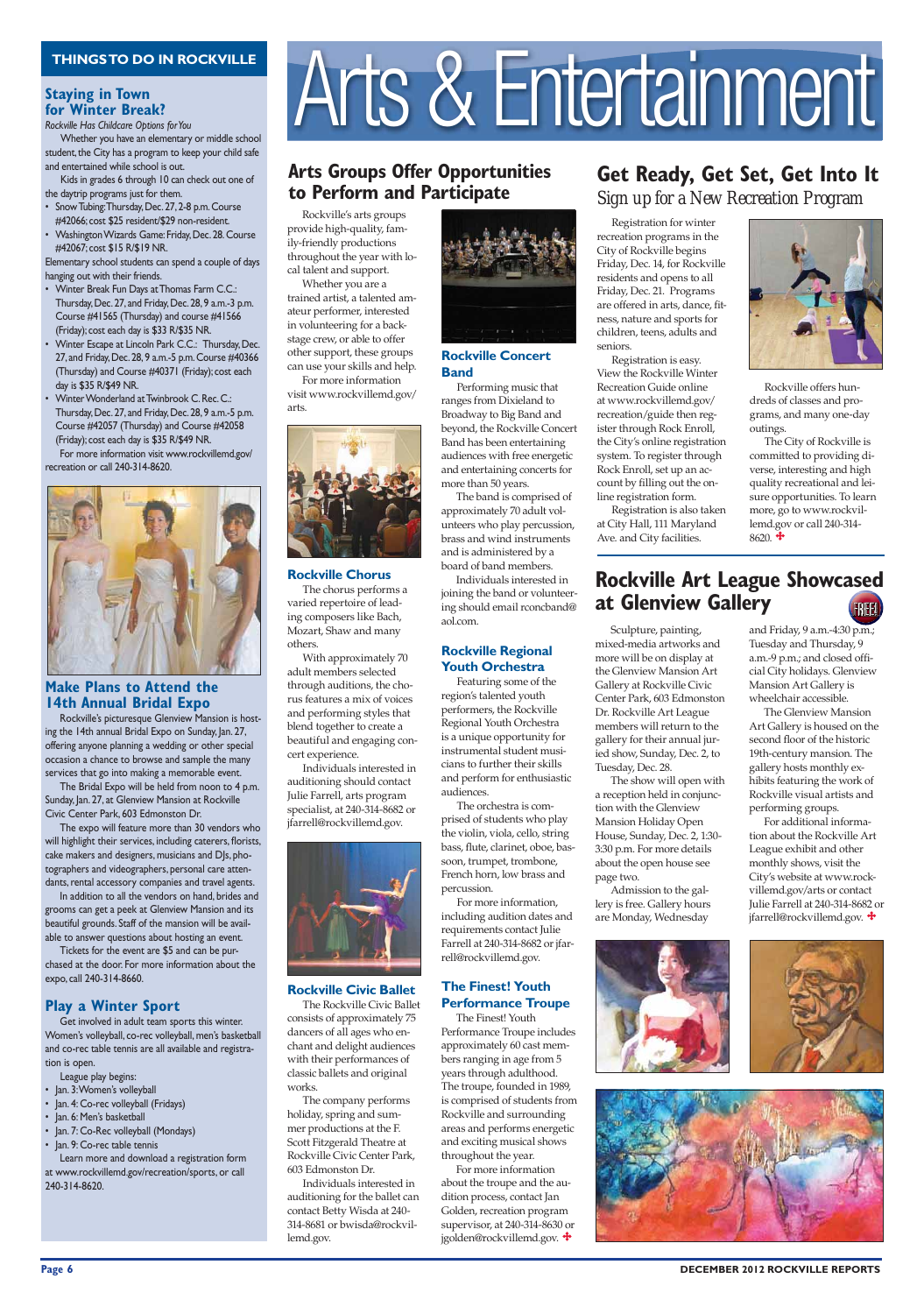For the most up-to-date event listings visit www.rockvillemd. gov or sign up for the E-Letter: Just click on "subscribe to news" on the left side of the home page, enter your name and email, and choose City Events.

#### **FACILITIES ADDRESSES AND PHONE NUMBERS**

- **s Glenview Mansion Art Gallery GM**, Rockville Civic Center Park, 603 Edmonston Drive
- **F. Scott Fitzgerald Theatre 150**, Rockville Civic Center Park, 603 Edmonston Drive

- **Croydon Creek Nature Center CO**, Rockville Civic Center Park, 852 Avery Road. Note: Registration required, register online at www.rockvillemd.gov or call 240-314-8770.
- **Rockville Senior Center** , 1150 Carnation Drive. Call 240-314-8800.
- **Rockville City Hall**  111 Maryland Ave. Call 240-314-5000.



**1** Natural Holiday Crafts Spend the morning using a variety of natural or recycled objects to create holiday crafts and ornaments at Croydon Creek Nature Center. Pre-registration required; cost \$8 RES/\$10 NR.

**1,2,8,9** The Nutcracker<br>Take a magical journey with the Rockville Civic Ballet. *See page 2 for more information.* 

# December Calendar

 $RES = Residents$  •  $NR = Non Residents$  •  $MEM = Member$  •  $NM = Non Member$ 

2,9,16,23 Glenview<br>Mansion Holiday Open Houses Enjoy a day with your family as you prep for the holidays. *See page 2 for details.* FREE **GM 3,10,17,24 Mommy**  and Me Parents and preschoolers enjoy play equipment in the gym at Twinbrook Community Recreation Center, 12920 Twinbrook Parkway, at 10 a.m. A membership or day pass is required for adults; children younger than 5 are free.

Rockville offers a variety of classes and programs each season. Find something that interests you at www.rockvillemd. gov and click on recreation registration on the right side.

**5,12,19,26** Toddler<br>Time Parents and preschoolers enjoy play equipment in the gym at Lincoln Park Community Center, 357 Frederick Avenue. Membership or day pass required for adults; children younger than 5 are free.

Senior Center is in the holiday spirit. *See page 2 for details.*

**2-28 Glenview Mansion Art Show Take in the arts at** this monthly show featuring the juried works of the Rockville Art League. *See page 6 for more* 

> **14** Resident Recreation **Registration** Sign up for your favorite course today. *See page 6 for more information.*

**14** Victorian Lyric Opera **Show** Enjoy the beautiful sounds

**Company Orchestra Holiday** of the season at 8 p.m. *See page 2 for more information.*

*information.*

**15** Gingerbread House Workshop Get a taste of what it feels like to be an elf at the North Pole workshop. *See page 2 for details.*

**15** Potomac Valley Youth These talented students are not

**2DFChestra Winter Concert** to be missed. *See page 2 for* 

**16** Rockville Chorus Holiday Concert Get into the holiday spirit with a show by these talented musicians. *See page 2 for details.* FREE

**21** Nonresident Recreation **Registration** Sign up for your favorite course today. *See page 6 for more information.*

**4,6,11,13,18,20, 27** Tiny Tots Drop-In Run, crawl and play. A great way to spend time with your children and friends in our gymnasium at the Thomas Farm Community Center, 700 Fallsgrove Drive. All you need to participate is a mem-

**5** MLK and Taff Award Nominations Due Nominate a stu-

**21** Late Night Friday Kids in grades 3 to 6 have Thomas Farm Community Center, 700 Fallsgrove Drive all to themselves from 7 to 10:30 p.m. to enjoy supervised games, computers and activities. Refreshments will be sold. Preregistration is \$7 residents and \$10 non-residents. The fee at the door is \$10 residents and \$15 nonresidents beginning at 6:30 p.m. Register for course #40260.

**27,28** Winter Break Fun **Days** Grade school children will enjoy supervised fun with their friends from 9 a.m. to 3 p.m. each day. *See page 6 for details.*

bership.

**27,28** Winter Escape Grade school children can spend the days having fun with friends. 9 a.m. to 5 p.m. each day. *See page 6 for details.*

dent, adult or organization for their promotion of human rights for all. *See page 4 for more information.*

> **27** Snow Tubing for Teens Feel the breeze through your hair as you swoosh down the slopes on a big inflatable rubber tube. We're heading to Ski Liberty for this winter break adventure. Cost includes snow tubing, transportation and supervision. Detailed information will be mailed upon registration. Pickup and drop-off is from Julius West and Wood Middle Schools: 2 to 8 p.m. Register for course #42066; cost \$25 RES/\$29 NR. **28** Washington Wizards Game for Teens Enjoy your winter break with friends cheering on the Washington Wizards basketball team as they take on the Orlando Magic. Price includes ticket and supervision. Bring money for Metro fare and food. Register for course #42067; cost: \$15 RES/\$19 NR. **29** Almost New Year's Party Middle school students can ring in the New Year. *See page 2 for*

**5,19 Toastmasters** Meet new people and practice your speaking skill in front of a sympathetic audience. This group meets the first and third Wednesday of every month and Montgomery County Council Building.

**4 Traffic and Transportation Commission** 7:30 p.m. Typically meets the fourth Tuesday of the month.

**6** Recreation and Park Advisory Board 7 p.m. Meets at Glenview Mansion.

**8** Board of Appeals 9:30 a.m. Meets the second Saturday of the month. Meetings are televised on Channel 11.

**12** Sign Review Board 9 a.m. Meets the second Wednesday of the month.

**12** Planning Commis**sion** 7 p.m. Meets the second Wednesday of the month. Meetings are televised on Channel 11.

**12** Rockville Bicycle Ad**visory Committee** 7:15 p.m. Meets the second Wednesday of the month.

**12** Rockville Sister City 7:30 p.m. Meets the second Wednesday of the month.

**20** Historic District Com**mission** 7:30 p.m. Meets the third Thursday of the month. Meetings are televised on Channel 11.

**19** Rockville Housing **Enterprises** 6:30 p.m. 621-A Southlawn Lane. Meets the third Wednesday of the month.

Before the Mayor and Council can decide whether to adopt the amendment, the Planning Commission will review and comment on the amendment at a regular meeting and the public will be invited to weigh in at a public hearing held by the Mayor and Council. A final decision may not come until early 2013.  $\ddagger$ 

*more information.* 

**16** Rockville Concert Band **Holiday Concert Fun and** festivity are the name of the day with these performers. *See page 2 for more information.* **FSF** 

# Prepárese para el clima de invierno *Averigüe lo que debe saber esta estación*

#### **Reciba las últimas noticias sobre las inclem**encias del clima.

• La nieve y el hielo debe despejarse dentro de 24 horas, cuando la acumulación es de 3 pulgadas o menos, dentro de 48 horas si la acumulación es de 3 a

- Cuando el Administrador de la Ciudad declara una Emergencia por Nieve, se le solicita a los residentes de Rockville, estacionar y dejar sus autos en el lado de las veredas pares durante el periodo de estacionamiento de emergencia.
- Si es posible, los residentes que viven cerca de una boca de incendios deben despejar la nieve de la boca de incendios.

Para aprender más, diríjase a www.rockvillemd. gov/winterweather.  $\bigstar$ 

#### **\$ BECEMBER 2012 ROCKVILLE REPORTS** Page 7

*more information.*



*111 Maryland Ave., unless otherwise noted.*

**6 Environment Commis** sion 7:30 p.m. Meets the first Thursday of the month.

quirement to give written notice to property owners within a certain radius of a site.

addition to an existing re-**Changing of Approvals for Town Center** *continued from pg. 3…*

#### FOR MOST UP-TO-DATE EVENT LISTING VISIT WWW.ROCKVILLEMD.GOV

Si bien es difícil adivinar cuantas pulgadas de nieve caerán en el área de Rockville este invierno, es importante saber ¿qué hacer, adónde llamar y a quién acudir? por ayuda cuando se desate el temporal.

"Hemos asumido el compromiso de mantener seguras las pistas para que puedan viajar los residentes y trabajadores y queremos estar seguros que nuestro personal estará a salvo," dijo Craig Simoneau, Director del Departamento de Obras Públicas de Rockville. "Cada invierno planificamos y nos preparamos para el clima invernal, y trabajando con nuestros residentes, todos podemos hacer posible que nuestras pistas y veredas estén despejadas y seguras."

Cuando el clima tiene la deben realizar cambios.

posibilidad de afectar el programa de esparcimiento de una Ciudad, reunión o instalación, se hace todo lo posible para mantener las operaciones estándar, pero a veces se

**8** Holiday Bazaar Rockville

Hay varias maneras de mantenerse informado y



- aprender sobre los esfuerzos de respuesta en casos de tormentas, cierres y cancelaciones.
- Visite el sitio web de Rockville: www.rockvillemd.gov.
- Suscríbase a los boletines de prensa a través del correo electrónico: www. rockvillemd.gov/contacts/ listservs.html.
- Consulte la página de Rockville en el Facebook: www.facebook.com/ cityofrockville.
- Suscribase a alertas de texto y correo electrónico: https://alert.rockvillemd. gov/index.php. • Siga a Rockville en
- Twitter: @rockville411 y @alertrockville.
- Vea Canal 11: disponible en los proveedores de cable en el canal 11.
- Llame a una línea de condiciones climáticas inclementes: Los números están disponibles en: www.rockvillemd.gov/ weather.html.

**Sepa cuándo debe** 

#### **sacar la nieve con pala**

Durante una tormenta de nieve o hielo, los residentes y propietarios tienen la responsabilidad de despejar la nieve de aceras, escalones, pistas, estacionamientos y áreas de uso público. Otras cosas que debe tener en cuenta:

10 pulgadas y dentro de 72 horas cuando la acumulación supere 10 pulgadas.

#### **Ayude al vecino si lo**

#### **necesita**

Muchas personas ancianas dependen de la ayuda de voluntarios. Si usted puede ayudar a limpiar la nieve para un anciano de Rockville, llame al Centro del Adulto Mayor y los funcionarios del centro trabajarán para contactarlo con un anciano que necesite ayuda en su vecindario. Llame al 240-314-8810.